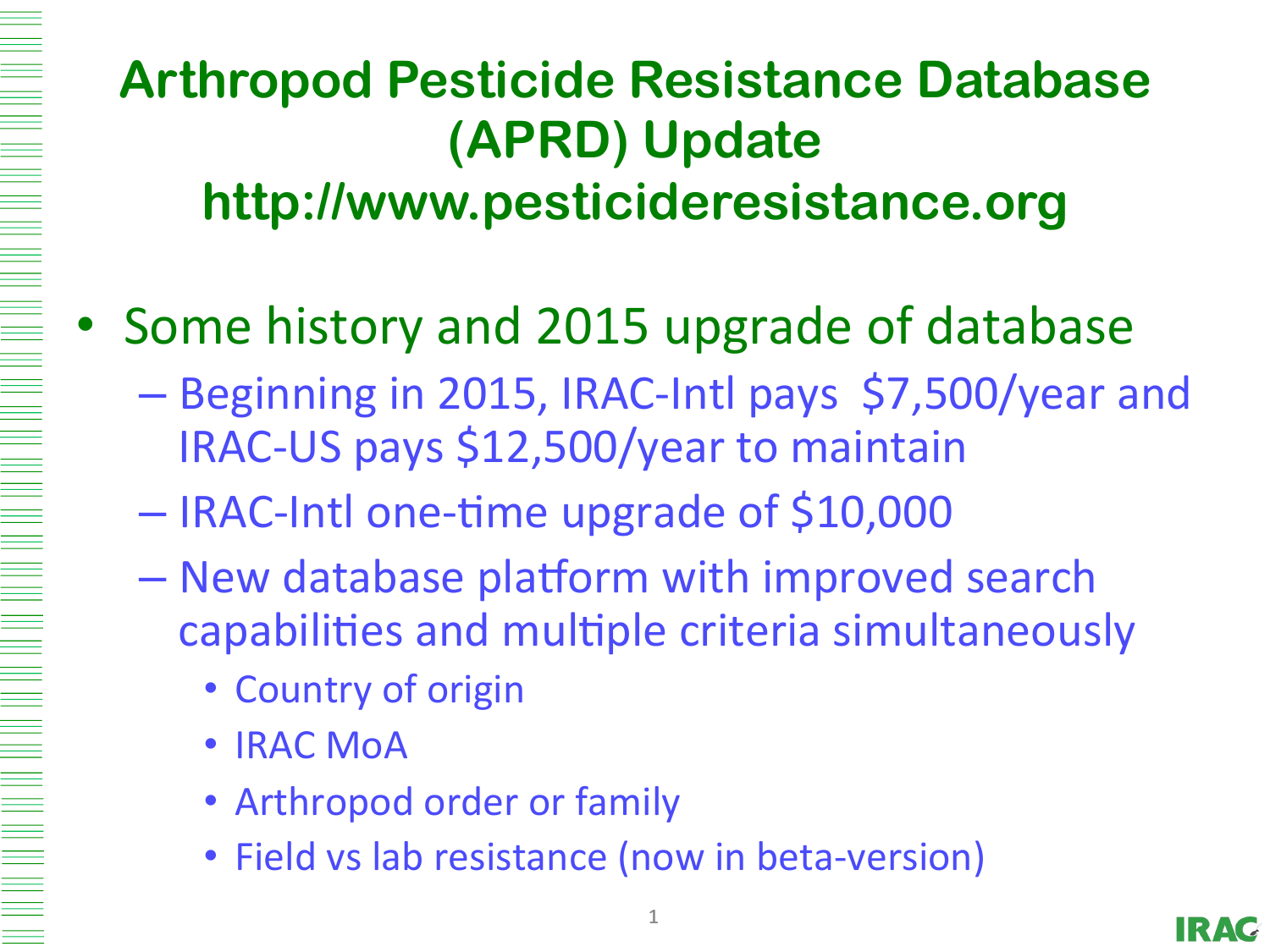# **Arthropod Pesticide Resistance Database (APRD) Update**

- Mark Whalon is retiring effective end of 2017
	- David Mota-Sanchez and John Wise are co-directing the database moving forward
- Meeting at ICE2016 and follow-up conference call to discuss the database future, level of IRAC funding, improvements, and options
	- No appetite to increase IRAC funding without significant improvements
	- Opportunities to partner with govt or with other RACs to improve product and secure additional resources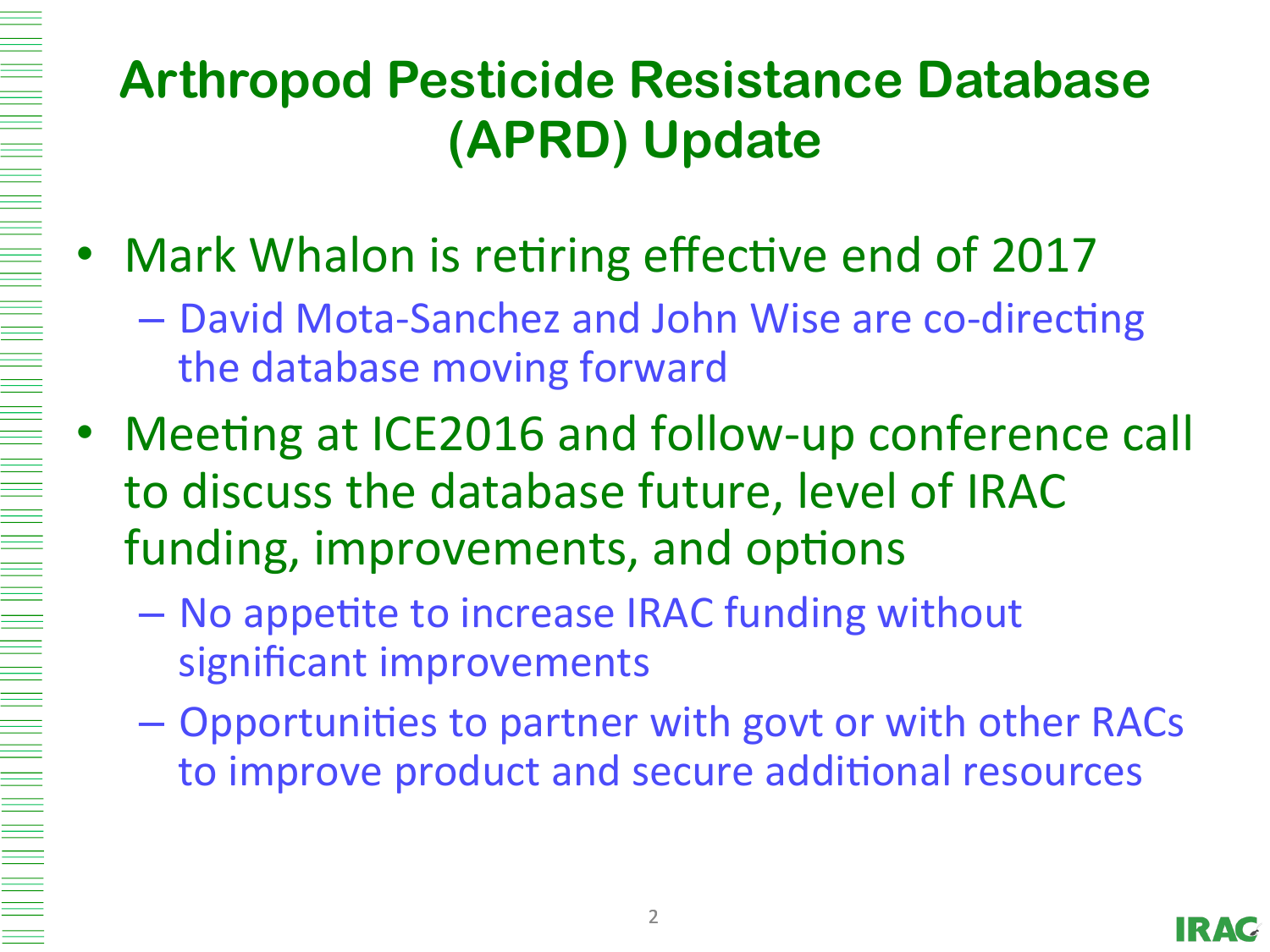## **Arthropod Pesticide Resistance Database (APRD) Update**

- What is the status of the database moving forward? Status quo or further improvements?
	- $-$  David and John are looking for other funding to help maintain and improve
		- EPA, USDA, others
	- $-$  Have just submitted a proposal to increase total IRAC funding to \$41,304/year (from \$20,000) to maintain at current level
	- $-$  Are interested in improving graphic display, maps, and table functions for additional one-time payment of \$25,000